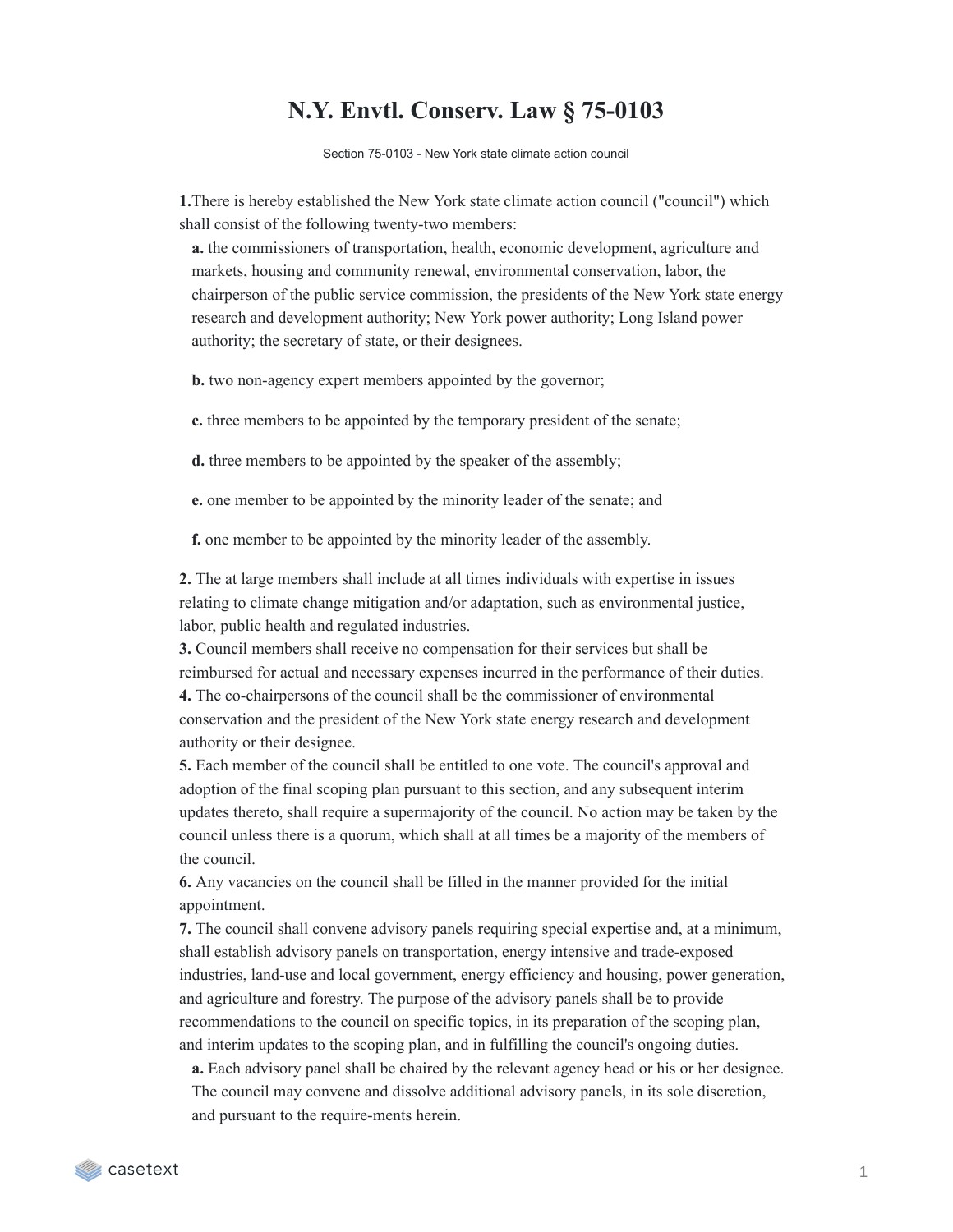**b.** Advisory panels shall be comprised of no more than five voting members. The council shall elect advisory panel members, and such membership shall at all times represent individuals with direct involvement or expertise in matters to be addressed by the advisory panels pursuant to this section.

**c.** Advisory panels shall work directly with the council on the preparation of the scoping plan pursuant to this section. Each advisory panel shall coordinate with the environmental justice advisory group and climate justice working group.

**d.** All agencies of the state or subdivisions thereof may, at the request of any such advisory panel or the council, provide the advisory panel with such facilities, assistance, and data as will enable advisory panels to carry out their powers and duties.

**8.** The council shall convene a just transition working group. The working group shall be chaired by the commissioner of labor and the president of the New York state energy research and development authority and shall consist of no less than thirteen, but no more than seventeen members and shall include the commissioners of housing and community renewal, the chair of the department of public service, representatives of environmental justice communities and representatives of labor organizations, clean energy developers and at least five representatives of distinct energy-intensive industries. The just transition working group shall:

**a.** advise the council on issues and opportunities for workforce development and training related to energy efficiency measures, renewable energy and other clean energy technologies, with specific focus on training and workforce opportunities for disadvantaged communities, and segments of the population that may be underrepresented in the clean energy workforce such as veterans, women and formerly incarcerated persons;

**b.** identify energy-intensive industries and related trades and identify sector specific impacts of the state's current workforce and avenues to maximize the skills and expertise of New York state workers in the new energy economy;

**c.** identify sites of electric generating facilities that may be closed as a result of a transition to a clean energy sector and the issues and opportunities presented by reuse of those sites;

**d.** with respect to potential for greenhouse gas emission limits developed by the department of environmental conservation pursuant to this article, advise the council on the potential impacts of carbon leakage risk on New York state industries and local host communities, including the impact of any potential carbon reduction measures on the competitiveness of New York state business and industry;

**e.** advise the council and conduct stakeholder outreach on any other workforce matters directed by the council; and

**f.** at a time frame determined by the council, prepare and publish recommendations to the council on how to address: issues and opportunities related to the energy-intensive and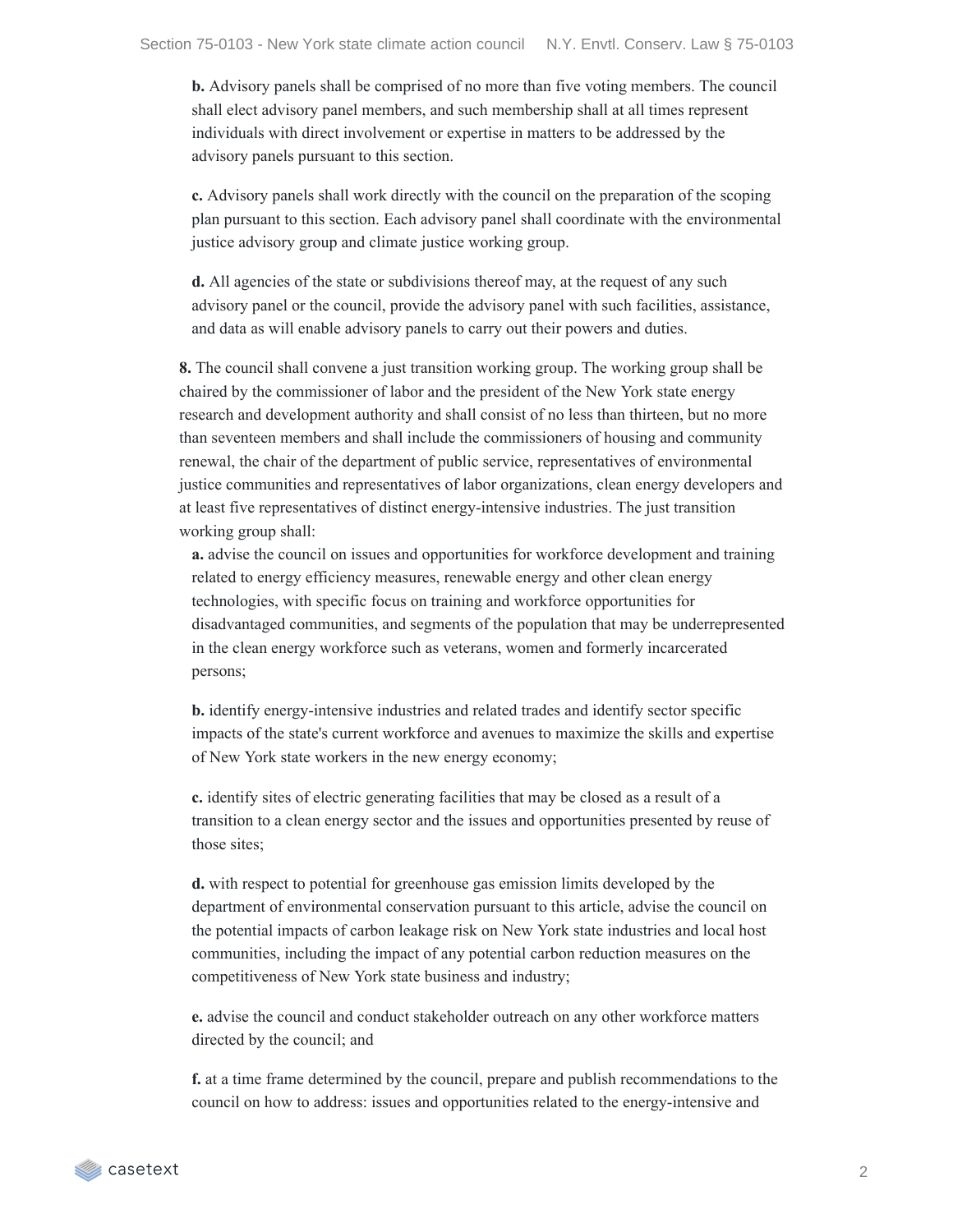trade-exposed entities; workforce development for trade-exposed entities, disadvantaged communities and underrepresented segments of the population; measures to minimize the carbon leakage risk and minimize anti-competitiveness impacts of any potential carbon policies and energy sector mandates.

**g.** The just transition working group is hereby authorized and directed to conduct a study of and report on:

**i.** The number of jobs created to counter climate change, which shall include but not be limited to the energy sector, building sector, transportation sector, and working lands sector;

**ii.** The projection of the inventory of jobs needed and the skills and training required to meet the demand of jobs to counter climate change; and

**iii.** Workforce disruption due to community transitions from a low carbon economy.

**9.** The department and the New York state energy research and development authority shall provide the council with such facilities, assistance and data as will enable the council to carry out its powers and duties. Additionally, all other agencies of the state or subdivisions thereof may, at the request of the co-chairpersons, provide the council with such facilities, assistance, and data as will enable the council to carry out its powers and duties.

**10.** The council shall consult with the climate justice working group established in section 75-0111 of this article, the department of state utility intervention unit, and the federally designated electric bulk system operator.

**11.** The council shall on or before two years of the effective date of this article, prepare and approve a scoping plan outlining the recommendations for attaining the statewide greenhouse gas emissions limits in accordance with the schedule established in section 75- 0107 of this article, and for the reduction of emissions beyond eighty-five percent, net zero emissions in all sectors of the economy, which shall inform the state energy planning board's adoption of a state energy plan in accordance with section 6-104 of the energy law. The first state energy plan issued subsequent to completion of the scoping plan required by this section shall incorporate the recommendations of the council.

**12.** The draft scoping plan shall be developed in consultation with the environmental justice advisory group, and the climate justice working group established pursuant to section 75- 0111 of this article and other stakeholders.

**a.** The council shall hold at least six regional public comment hearings on the draft scoping plan, including three meetings in the upstate region and three meetings in the downstate region, and shall allow at least one hundred twenty days for the submission of public comment.

**b.** The council shall provide meaningful opportunities for public comment from all segments of the population that will be impacted by the plan, including persons living in disadvantaged communities as identified pursuant to section 75-0111 of this article.

**c.** On or before three years of the effective date of this article, the council shall submit the final scoping plan to the governor, the speaker of the assembly and the temporary president of the senate and post such plan on its website.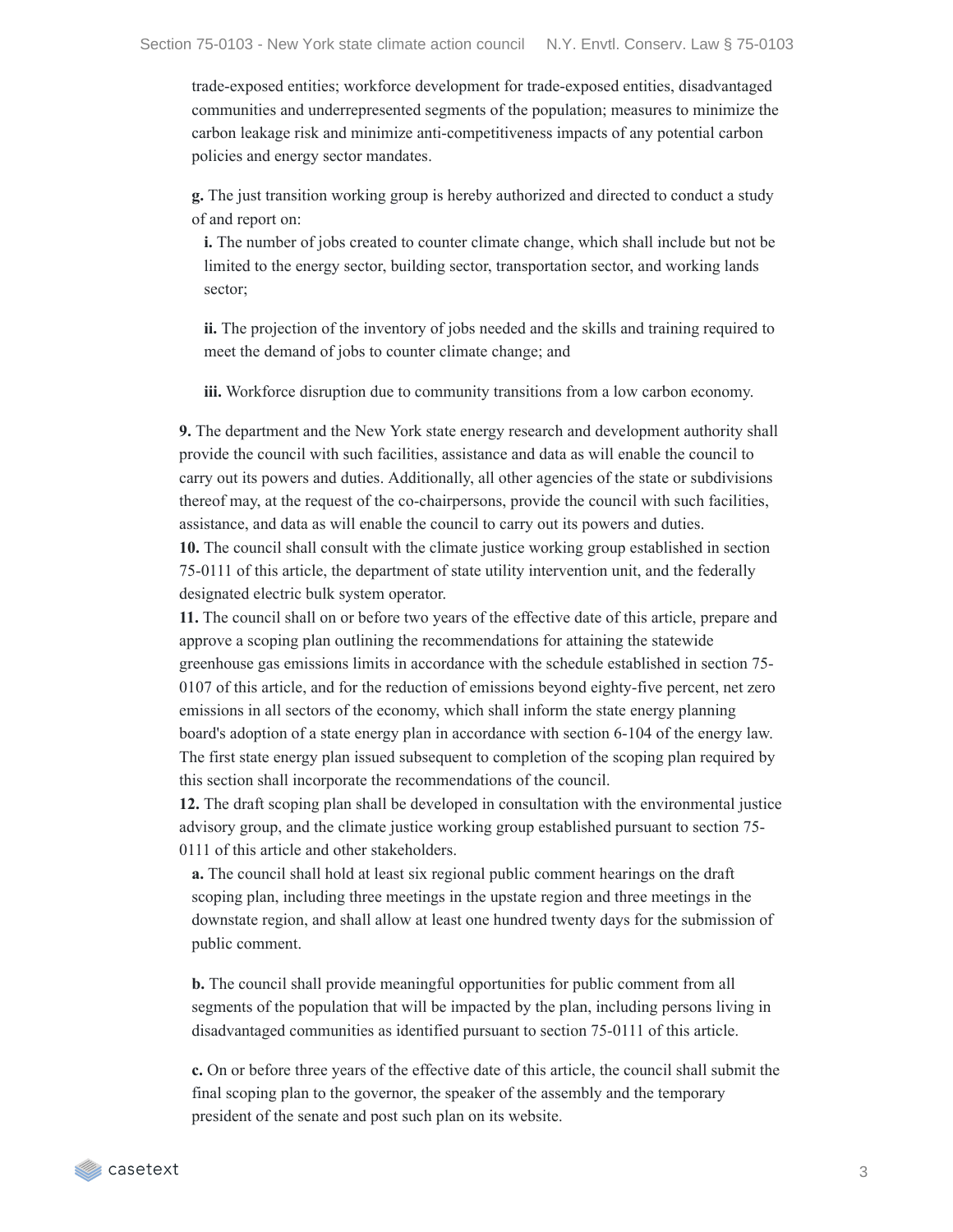**13.** The scoping plan shall identify and make recommendations on regulatory measures and other state actions that will ensure the attainment of the statewide greenhouse gas emissions limits established pursuant to section 75-0107 of this article. The measures and actions considered in such scoping plan shall at a minimum include:

**a.** Performance-based standards for sources of greenhouse gas emissions, including but not limited to sources in the transportation, building, industrial, commercial, and agricultural sectors.

**b.** Measures to reduce emissions from the electricity sector by displacing fossil-fuel fired electricity with renewable electricity or energy efficiency.

**c.** Land-use and transportation planning measures aimed at reducing greenhouse gas emissions from motor vehicles.

**d.** Measures to achieve long-term carbon sequestration and/or promote best management practices in land use, agriculture and forestry.

**e** Measures to achieve six gigawatts of distributed solar energy capacity installed in the state by two thousand twenty-five, nine gigawatts of offshore wind capacity installed by two thousand thirty-five, a statewide energy efficiency goal of one hundred eighty-five trillion British thermal units energy reduction from the two thousand twenty-five forecast; and three gigawatts of statewide energy storage capacity by two thousand thirty.

**f.**Measures to promote the beneficial electrification of personal and freight transport and other strategies to reduce greenhouse gas emissions from the transportation sector.

**g.** Measures to achieve reductions in energy use in existing residential or commercial buildings, including the beneficial electrification of water and space heating in buildings, establishing appliance efficiency standards, strengthening building energy codes, requiring annual building energy benchmarking, disclosing energy efficiency in home sales, and expanding the ability of state facilities to utilize performance contracting.

**h.**Recommendations to aid in the transition of the state workforce and the rapidly emerging clean energy industry.

**i.**Measures to achieve healthy forests that support clean air and water, biodiversity, and sequester carbon.

**j.** Measures to limit the use of chemicals, substances or products that contribute to global climate change when released to the atmosphere, but are not intended for end-use combustion.

**k.** Mechanisms to limit emission leakage as defined in subdivision eleven of section 75- 0101 of this article.

**l.** Verifiable, enforceable and voluntary emissions reduction measures.

**14.** In developing such plan the council shall: